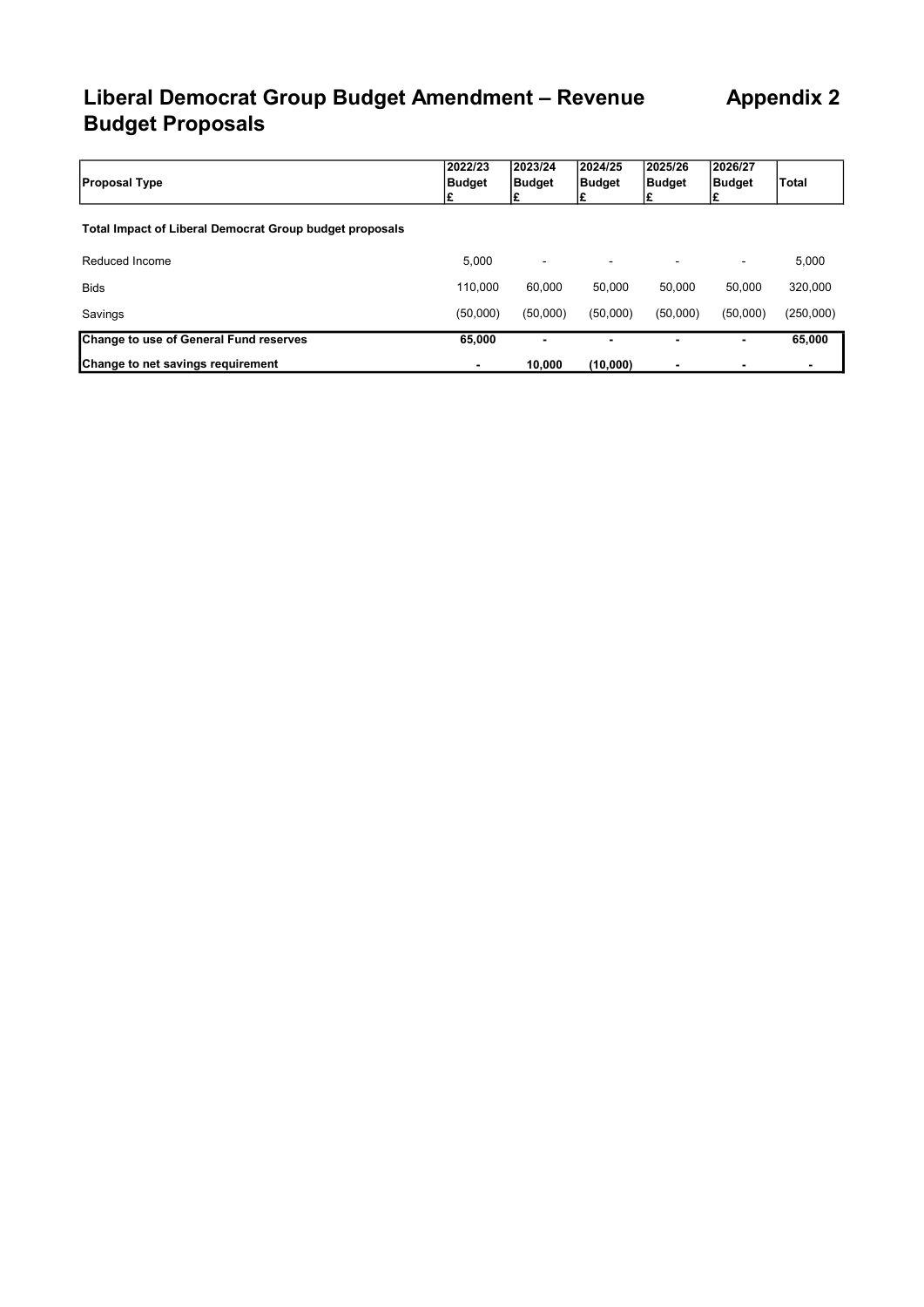# **Liberal Democrat Group Budget Amendment – Revenue Appendix 2 Budget Proposals Amendments to Appendices B(b) and B(c) 2022/23 Budget – GF Revenue Bids and Savings**

| Reference | <b>Item Description</b> | 2022/23       | 2023/24                                        | 2024/25       | 2025/26       | 2026/27       | <b>Climate</b> | <b>Poverty</b>       |
|-----------|-------------------------|---------------|------------------------------------------------|---------------|---------------|---------------|----------------|----------------------|
|           |                         | <b>Budget</b> | <b>Budget</b>                                  | <b>Budget</b> | <b>Budget</b> | <b>Budget</b> | Rating         | <b>Ratings &amp;</b> |
|           |                         |               | $\mathbf{f}$ and $\mathbf{f}$ and $\mathbf{f}$ | f             |               |               |                | <b>Contact</b>       |

# **Appendix B(b) [2022/23 Budget – GF Proposals – Pressures & Bids]**

## **Reduced Income**

| <b>RI0003</b> | Postpone 2022-23 increase        | 000,ز |  |  | Ni |                  |
|---------------|----------------------------------|-------|--|--|----|------------------|
|               | n market stall trader fees<br>ın |       |  |  |    | Impact<br>-NO li |

Deferral by 3 months of the implementation of the annual increase in fees charged in 2022 to market traders for their Deferral by 3 months of the implementation of the annual increase in fees charged in 2022 to market traders for their<br>stalls to support their recovery from the pandemic.

Climate Change, Environment and City Centre Portfolio

|  | Amendment to Total Reduced Income | 000 |  |  |  |  |
|--|-----------------------------------|-----|--|--|--|--|
|--|-----------------------------------|-----|--|--|--|--|

### **Revenue Bids**

| B0001 | <b>Strengthen planning</b><br>enforcement within the city | 50.000 | 50.000 | 50.000 | 50.000 | 50.000 | Nil | No Impact |
|-------|-----------------------------------------------------------|--------|--------|--------|--------|--------|-----|-----------|
|-------|-----------------------------------------------------------|--------|--------|--------|--------|--------|-----|-----------|

Addition of a Senior Planning Enforcement Officer within the Shared Planning Service to supplement planning enforcement within the city. To recognise the development pressures in Cambridge and put the planning authority in a better position to ensure conformance with its approvals and conditions and protect the city's character and amenity. The position will initially enable the backlog of a year's worth of cases to be actioned and thereafter a proactive programme to be established, not reliant solely on complaints. Stephen Kelly

Executive Councillor for Planning Policy & Transport

|              | <b>Contribution to County</b>      |        |  |  |     | High     |
|--------------|------------------------------------|--------|--|--|-----|----------|
| <b>B0004</b> | <b>Council Children's Pandemic</b> | 50.000 |  |  | Nil | Positive |
|              | <b>Education Catch-up Fund</b>     |        |  |  |     | Impact   |

Contribution to the County Council's fund for access to out-of-school activities for children qualifying for free school meals or from families receiving Universal Credit in order to remove bars and encourage full participation, addressing the impoverishment of learning and growth opportunities during the pandemic. Jane Wilson

Communities Portfolio